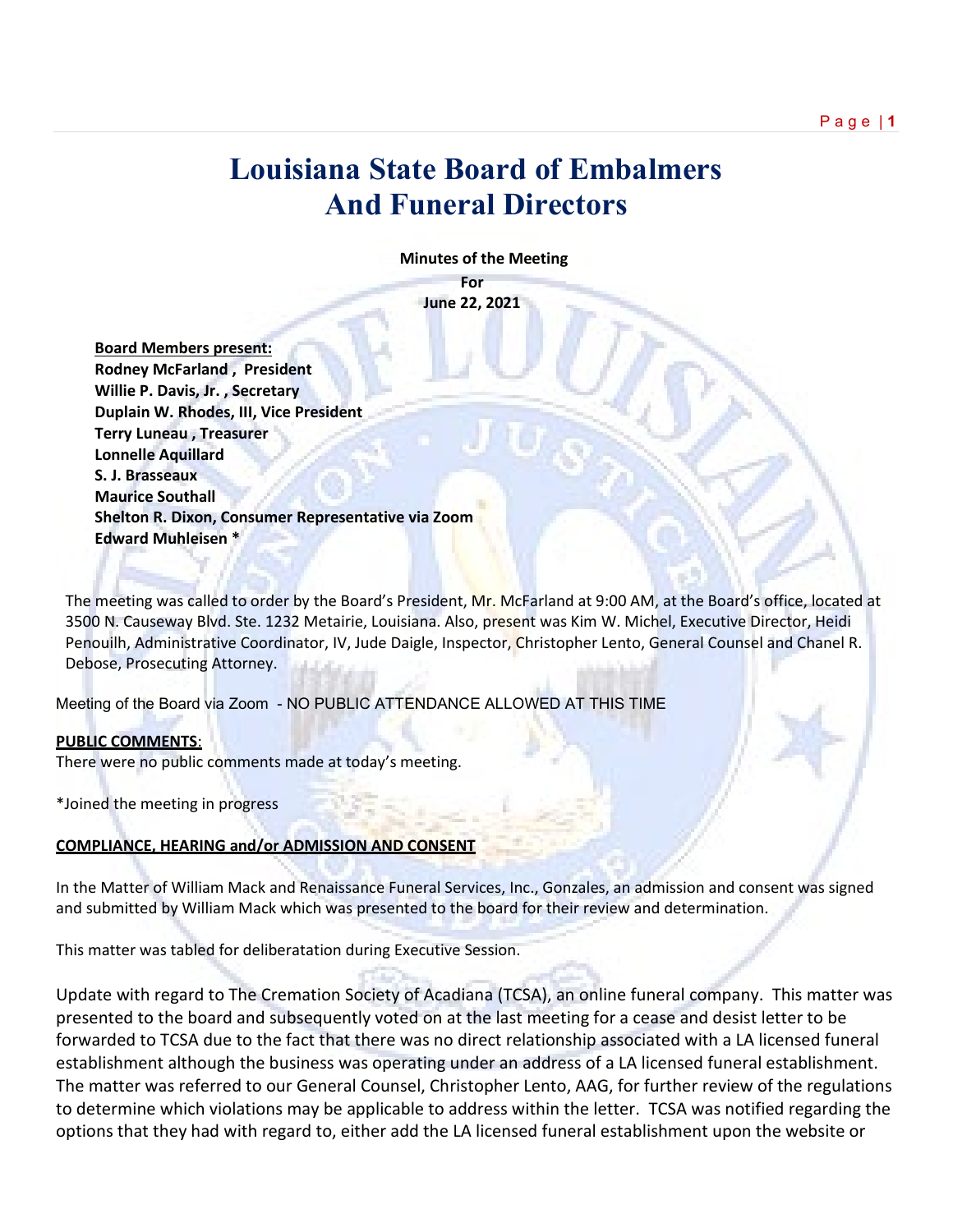license the online business separately. TCSA opted to post their affiliation with the LA licensed funeral establishment upon the website as opposed to separately licensing the online business.

A license application was presented to the board for review to address a notation listed upon the submission.

This matter was tabled for discussion during the Executive Session for today's meeting.

The Laws and Rules Committee rescheduled their meeting for Friday, July 9, 2021 at 9:00 AM.

Ms. Michel presented her report, noting the Conference quarterly report and presented the Board with the licensing report for new licenses, reinstatements and interns registered.

# **License & Registry Update**

|                                                          |        |                         | <b>Updated on 6/17/2021</b> |
|----------------------------------------------------------|--------|-------------------------|-----------------------------|
| <b>Funeral Establishments - new issue</b>                |        |                         |                             |
| Mitchell Funerals & Cremation                            |        | 2962                    |                             |
| Affordable Funeral Home                                  |        | 2963                    |                             |
| <b>Establishment Ownership/Location/Name Change</b>      |        |                         |                             |
| Jenkins Funeral Home                                     |        | 2961                    |                             |
|                                                          |        |                         |                             |
| <b>Crematory Establishment - new issue</b>               |        |                         |                             |
|                                                          |        |                         |                             |
| <b>Embalmer and Funeral Director License - new issue</b> |        |                         |                             |
| Harriet Harmon                                           | E-2921 |                         |                             |
|                                                          |        |                         |                             |
| <b>Funeral Director License - new issue</b>              |        |                         |                             |
|                                                          |        |                         |                             |
| <b>Retort Operator License - new issue</b>               |        |                         |                             |
| Kerry Seilan                                             | 388    |                         |                             |
| Jonathan Colligan                                        | 389    |                         |                             |
|                                                          |        |                         |                             |
| <b>Internships Registered</b>                            |        |                         |                             |
| <b>Shannon O'Brien</b>                                   | 0537   | <b>Dezarar Williams</b> | 0541                        |
| <b>Holden McRae</b>                                      | 0538   | <b>Wendy Zeller</b>     | 0542                        |
| <b>Alyssa Meador</b>                                     | 0539   | <b>Emil Chaisson</b>    | 0543                        |
| <b>Grace Ibert</b>                                       | 0540   |                         |                             |

Motion was made by Mr. Southall, seconded by Mr. Dixon and unanimously passed that the Executive Director's report be accepted as presented.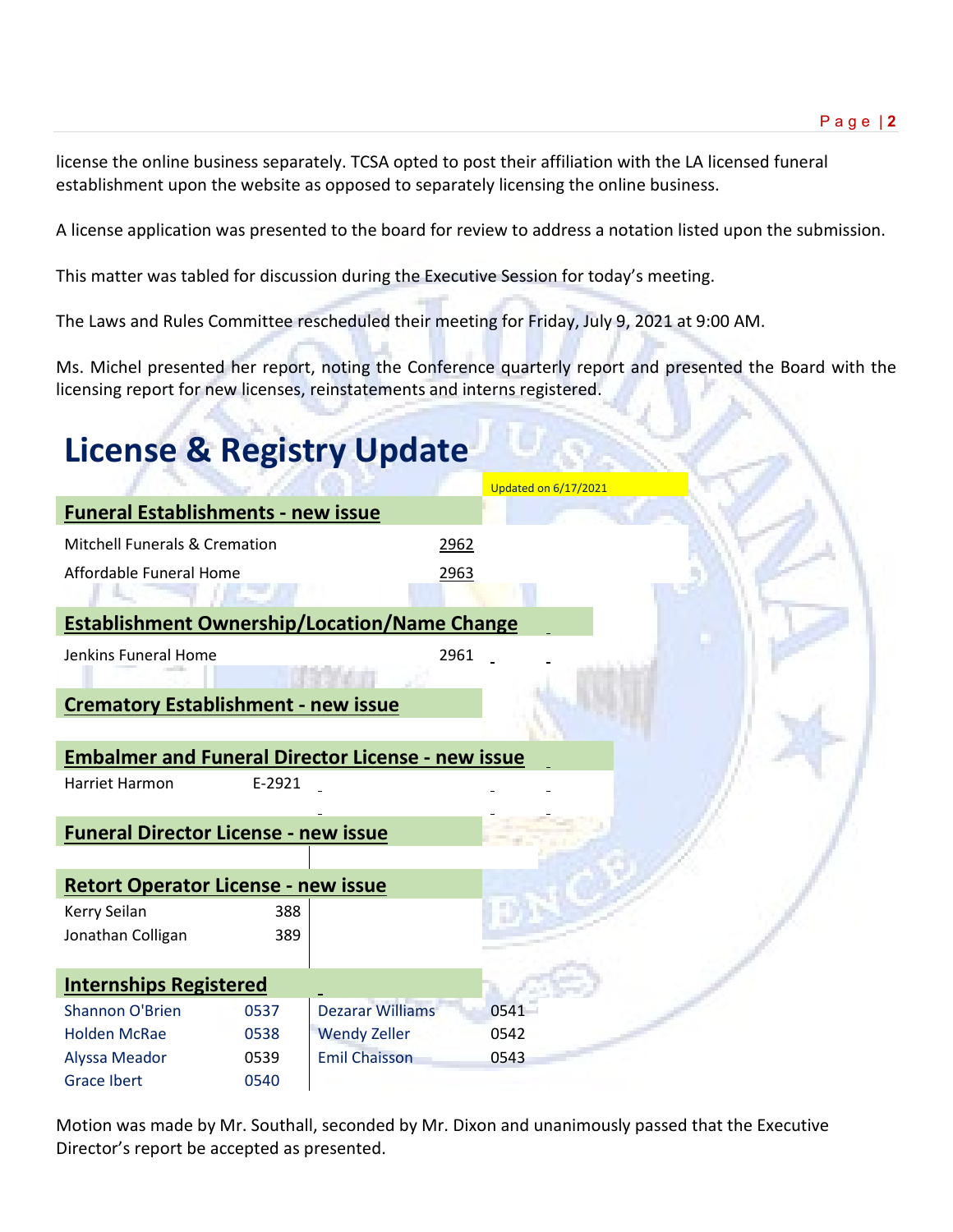Mr. Daigle presented his inspector's report as; 83, 200 miles is the total mileage on the 2017 Ford Fusion. Since the beginning of 2021 a total of 222 inspections have been done so far this year.

57 Inspections since the last meeting. This represents the total number of inspections since the beginning of 2021.

Motion was made by Mr. Brasseaux, seconded by Mr. Luneau and unanimously passed that the Inspector's report be accepted as presented.

The minutes of May 11, 2021 were presented for review and approval.

Motion was made by Mr. Luneau and seconded by Ms. Aquillard and unanimously passed that the minutes be accepted as presented.

The financial report and budget for FY 20/21 was presented for review and consideration.

Motion was made by Mr. Luneau, seconded by Mr. Brasseaux and unanimously passed that the financial report be accepted as presented.

The Complaint Review Committee's report was presented to the Board by Ms. Debose, Prosecuting Attorney.

Ms. Debose reiterated that the complaints are presented anonymously in numerical format to the Board with the Complaint Review Committee's decision based upon the information presented at the time of review. The numbered complaints presented in an open meeting remains anonymous while a complaint is pending further investigation and/or until such time as the complaint file has been closed.

There were thirteen complaints of which four complaints were recommended for informal hearings, six complaints are pending and/or require further discovery, and three complaints were recommended for formal hearings.

Motion was made by Mr. Southall, seconded by Mr. Luneau and unanimously passed that the complaint report be accepted as presented per the recommendations of the Complaint Review Committee.

Motion was made by Mr. Brasseaux, seconded by Ms. Aquillard and unanimously passed that the board move into Executive Session at 10AM for the following;

Discussion with regard to the admission and consent submitted by Renaissance Funeral Service, Inc.; Discussion with regard to the license application review that was presented;

Motion was made by Mr. Davis, seconded by Mr. Luneau and unanimously passed that the board move out of Executive Session at 11:00 AM.

Motion was made by Mr. Southall, seconded by Mr. Davis and unanimously passed that the admission and consent by Renaissance Funeral Service, Inc., be accepted as presented.

Motion was made by Ms. Aquillard, seconded by Mr. Rhodes and unanimously passed that Renaissance Funeral Service, Inc. be fined the sum of \$2500.00 per violation to equal \$7500.00 total fine which will include attorney fees for the board, Mr. William Mack's license will be suspended for thirty days and an interim licensed manager be named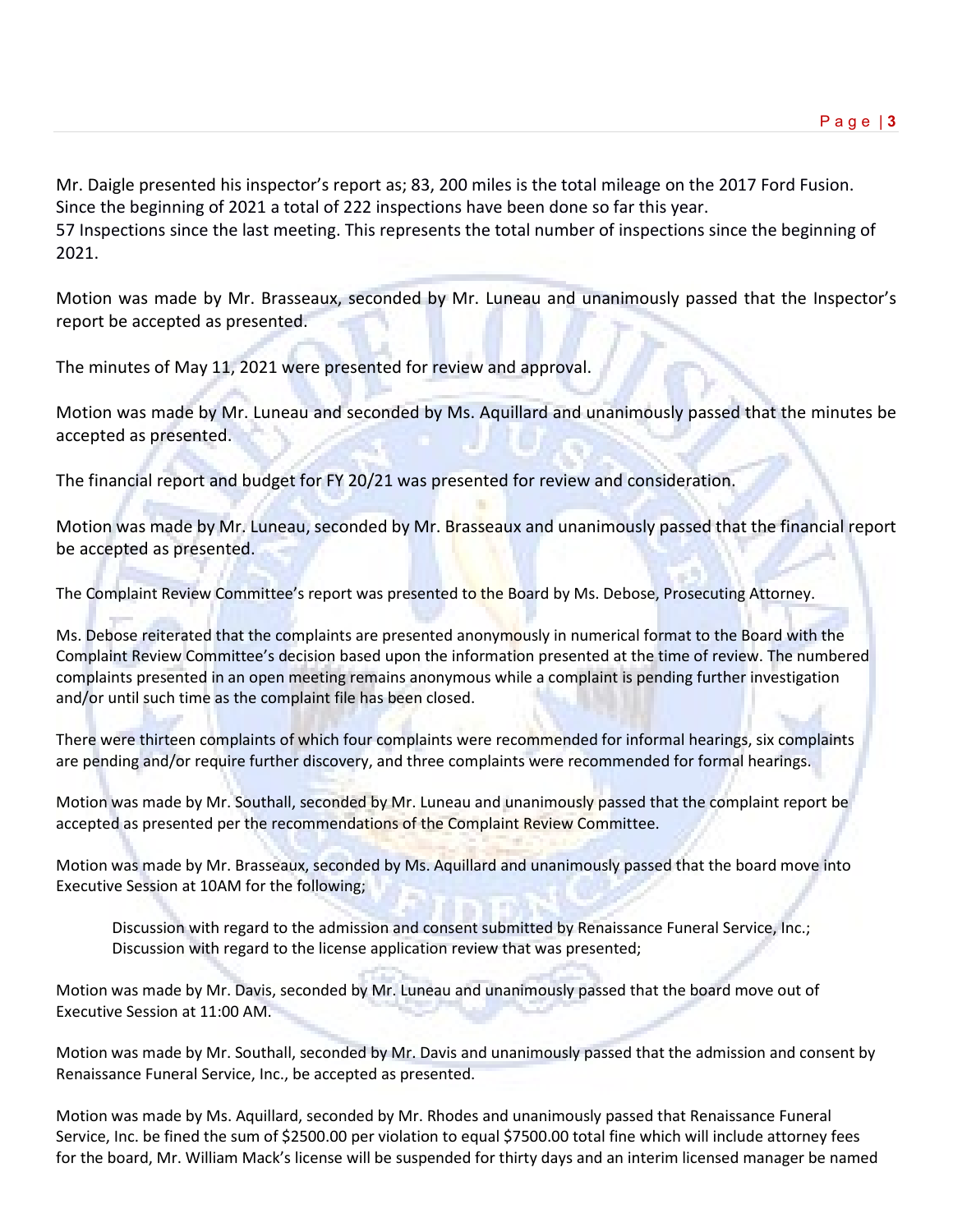during the license suspension of Mr. William Mack.

## **FINDINGS OF FACT and DECISIONS of the BOARD**

This matter came before the Louisiana State Board of Embalmers and Funeral Directors on June 22, 2021 for a ruling on an Admission and Consent submitted by the parties. Present:

> **CHANEL R. DEBOSE,** Prosecuting Attorney, for and on behalf of the Louisiana State Board of Embalmers and Funeral Directors.

> **CHRISTOPHER LENTO,** General Counsel, for and on behalf of the Louisiana State Board of Embalmers and Funeral Directors was present via Zoom.

After considering the law, the evidence, the entire record of these proceedings, and the Admission and Consent submitted by the parties for a ruling on the Admission and Consent, WILLIAM P. MACK and the entity operating as RENAISSANCE FUNERAL SERVICES, INC., who waived their appearances to appear before the Board to be a part of the proceedings held on June 22, 2021. The Louisiana Board of Embalmers and Funeral Directors rules as follows:

# **FINDINGS OF FACT**

That WILLIAM P. MACK is the licensed embalmer and funeral director (#E2251); designated manager, designated agent; and the owner of the establishment operating as Renaissance Funeral Services, Inc. (#2549), Gonzales, Louisiana, and, therefore, subject to the jurisdiction of this Board: that evidence contained within the record of these proceedings, and the Admission and Consent signed by the parties, reflect that William P. Mack and the entity operating as Renaissance Funeral Services, Inc. are guilty of violating the following provisions: LA R.S. 37:846 (A) (5), (Unprofessional, Unethical, or Dishonest Conduct); LA. R.S. 37:846 (A) (4), (Malpractice); and LA. R.S. 37:848 (A), (Unlawful Practice).

### **CONCLUSIONS**

As to **William P. Mack and the entity operating as Renaissance Funeral Services, Inc.,** the Board members found that William P. Mack and the entity operating as Renaissance Funeral Services, Inc. violated the following provisions: LA R.S. 37:846 (A) (5), (Unprofessional, Unethical, or Dishonest Conduct); LA. R.S. 37:846 (A) (4), (Malpractice); and LA. R.S. 37:848 (A), (Unlawful Practice), as evidenced by documentation appearing in the file and the Admission and Consent signed by William P. Mack on behalf of himself and the entity operating as Renaissance Funeral Services, Inc., admitting to the following:

- **1. William P. Mack and the entity operating as Renaissance Funeral Services, Inc. have allegedly violated LA. R.S. 37:846 (A) (5) by engaging in unprofessional, unethical, or dishonest conduct by: Failing to bury the decedent, Frazier Wheat, pursuant to the contract entered into by the parties; by recklessly removing Frazier Wheat's body from his home; by failing to put the correct date of the funeral in the funeral programs, and by failing to provide the family with a funeral director and staff during the entire viewing process.**
- **2. William P. Mack and the entity operating as Renaissance Funeral Services, Inc. have allegedly violated LA. R.S. 37:846 (A) (4) (Malpractice) by engaging in negligence from professional duty or failing to exercise an acceptable degree of skill or learning as a funeral director, or embalmer, or both that resulted in injury, loss, and damage by: Failing to schedule Frazier Wheat's funeral services at the time selected by the family; by failing to appear and provide the family with a funeral director and staff during the entire funeral service; by failing to schedule the decedent's military burial at the time selected by the family, and by failing to provide the family with a hearse to transport the body from the church to the cemetery.**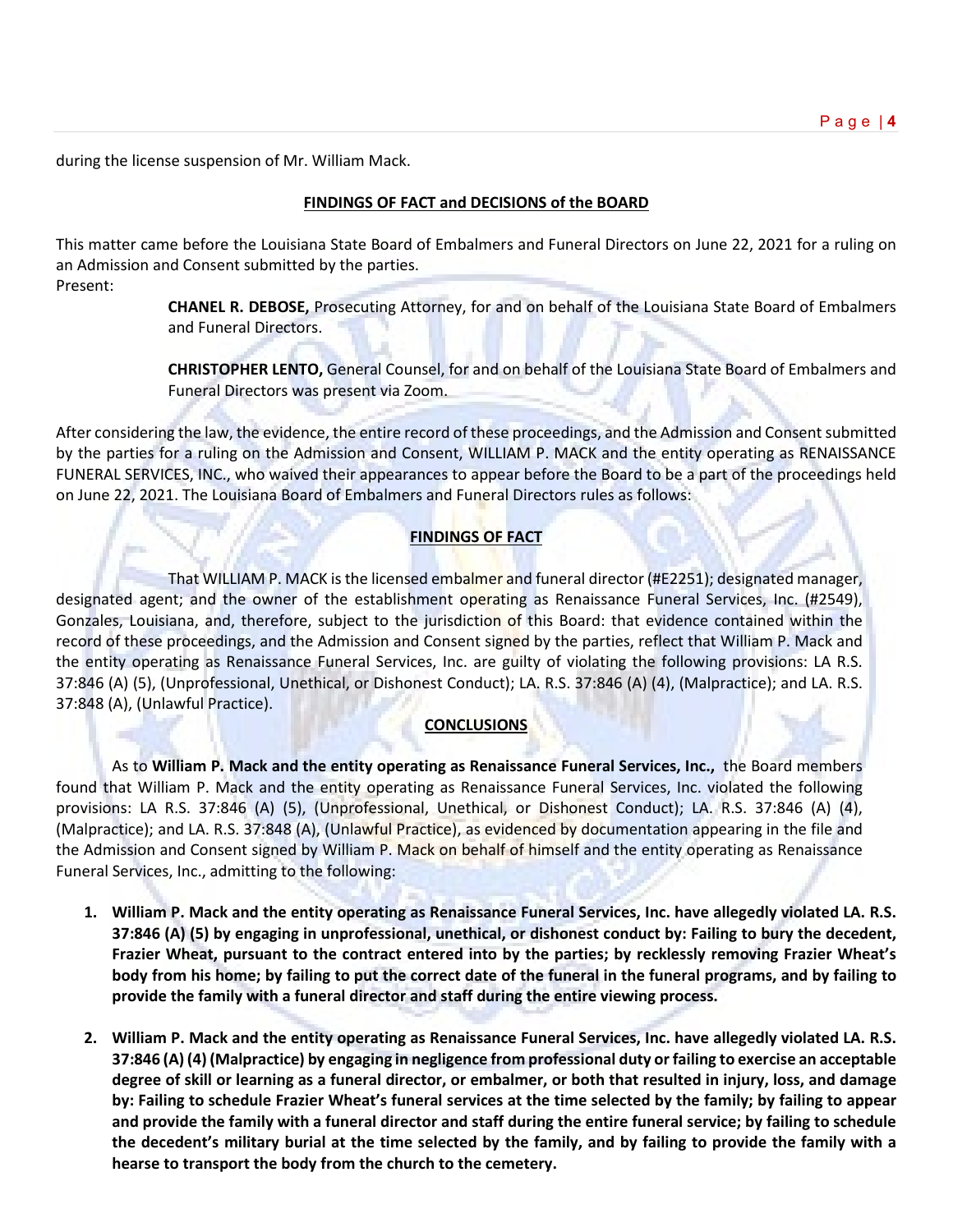**3. William P. Mack and the entity operating as Renaissance Funeral Services, Inc. have allegedly violated LA. R.S. 37: 848 (A) by allowing a person, not certified and registered under the provisions of the Chapter governing the Louisiana State Board of Embalmers and Funeral Directors, to embalm or pretend to practice the science of embalming, or conduct the business of funeral directing by allowing Andy Hartley to direct and manage the funeral of the late Frazier Wheat.**

### **DECISION OF THE BOARD**

Accordingly, for the reasons as stated and noted herein above;

**IT IS ORDERED BY THE BOARD** that William P. Mack and the entity operating as Renaissance Funeral Services, Inc. are hereby found guilty of violating the following provisions: LA R.S. 37:846 (A) (5), (Unprofessional, Unethical, or Dishonest Conduct); LA. R.S. 37:846 (A) (4), (Malpractice); and LA. R.S. 37:848 (A), (Unlawful Practice).

**IT IS FURTHER ORDERED BY THE BOARD** that pursuant to LA. R.S. 37:850, the penalty statute applicable to these violations, which states: Whoever violates the provisions of this Part shall be fined not less than five hundred dollars, nor more than two-thousand, five-hundred dollars, and costs of the court reporter and attorney for the board for each offense, or by imprisonment for not less than thirty days, nor more than one-hundred eighty days for each offense, or both such fine and imprisonment, Renaissance Funeral Services, Inc. and its representative, William P. Mack are fined the sum of Seven-Thousand, Five-Hundred (\$7,500.00) dollars, Two-Thousand, Five-Hundred (\$2,500.00) dollars for each offense for the above cited violations of LA R.S. 37:846 (A) (5), (Unprofessional, Unethical, or Dishonest Conduct); LA. R.S. 37:846 (A) (4), (Malpractice); and LA. R.S. 37:848 (A), (Unlawful Practice).

**IT IS FURTHER ORDERED BY THE BOARD** that Renaissance Funeral Services, Inc. and its representative William P. Mack are to pay the sum of One-Thousand, Six-Hundred Twelve Dollars, and Fifty Cents (\$1,612.50) for the attorney's fees incurred by the Board for the handling of this matter from the date the matter was accepted by the Board through June 22, 2021, the date the Admission and Consent was accepted by the Board Members.

**IT IS FURTHER ORDERED BY THE BOARD** that the total assessed cost to Renaissance Funeral Services, Inc. and William P. Mack is Nine-Thousand, One-Hundred, Twelve Dollars, and Fifty Cents (\$9,112.50) in fines and fees owed to the Board for the above cited violations. The above assessed fines and attorney's fees are to be paid by Renaissance Funeral Services, Inc. and/or its representative William P. Mack within thirty (30) days of receipt of this decision.

**IT IS FURTHER ORDERED BY THE BOARD** that should the costs not be received by the Board within thirty (30) days of the notification of costs due, then the license of the establishment operating as Renaissance Funeral Services, Inc., Gonzales, Louisiana shall be suspended until such time as all costs are paid.

**IT IS FURTHER ORDERED BY THE BOARD** that William P. Mack, manager, owner, and operator of the entity operating as Renaissance Funeral Services, Inc., funeral director's and embalmer's license, (#E2251) is suspended for thirty (30) days beginning, July 10, 2021. The thirty (30) day suspension will expire on August 9, 2021.

**IT IS FURTHER ORDERED BY THE BOARD** that William P. Mack, manager, owner and operator of the entity operating as Renaissance Funeral Services, Inc., shall notify the Board of the name and license number of the manager who will be managing his firm during the thirty (30) days that his funeral director's and embalmer's license is under suspension.

**IT IS FURTHER ORDERED BY THE BOARD** that Jude Daigle, Inspector for and on behalf of the Louisiana State Board of Embalmers and Directors, is hereby ordered to perform periodic inspections on the entity operating as Renaissance Funeral Services, Inc. to inspect and to verify that William P. Mack and the entity operating as Renaissance Funeral Services, Inc. is complying with the orders of the Board during the time of the suspension.

#### **NEW BUSINESS**

The next meeting of the board will be on July 20, 2021 as well as August 10, 2021 and there will be a Laws Rules Committee meeting scheduled for July 9, 2021 via Zoom**.**

There being no further business, the meeting was concluded at 11:45 AM.